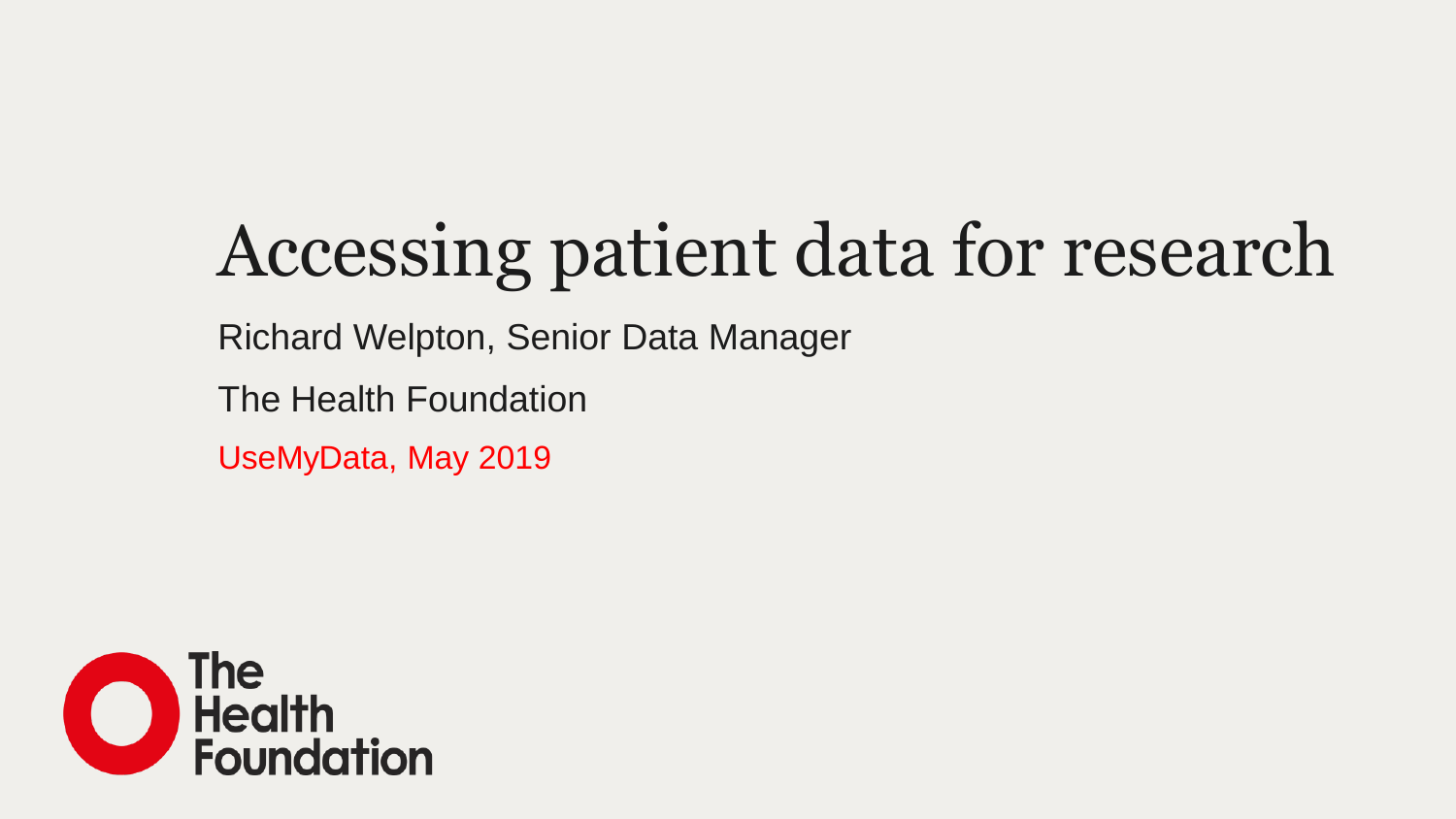

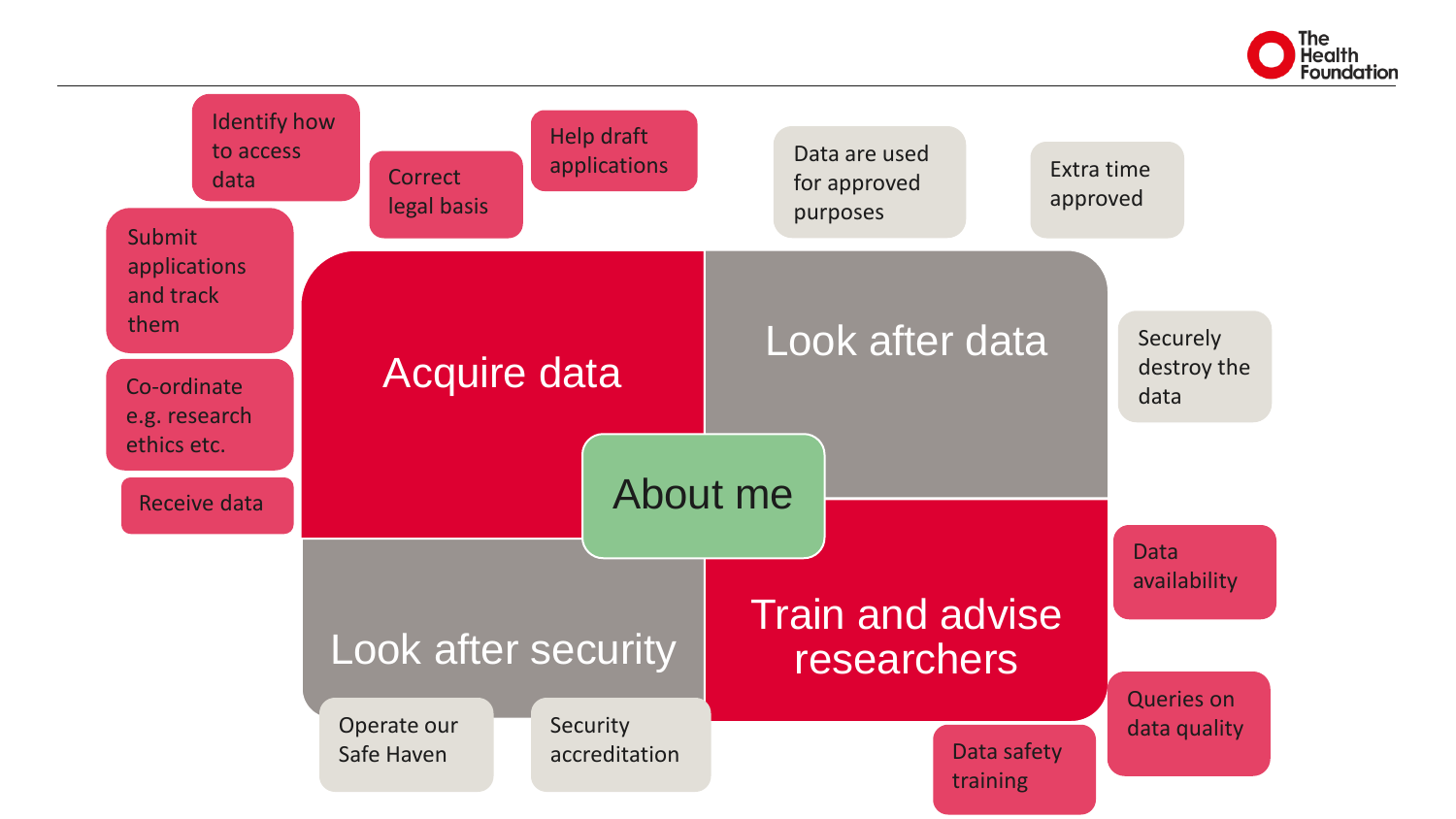

#### Where do we get patient data from?





**Public Health<br>England** 

Office for **National Statistics** 

Medicines & Healthcare products **Regulatory Agency** 

Devolved

nations

**Others:**

Local health care providers

Etc.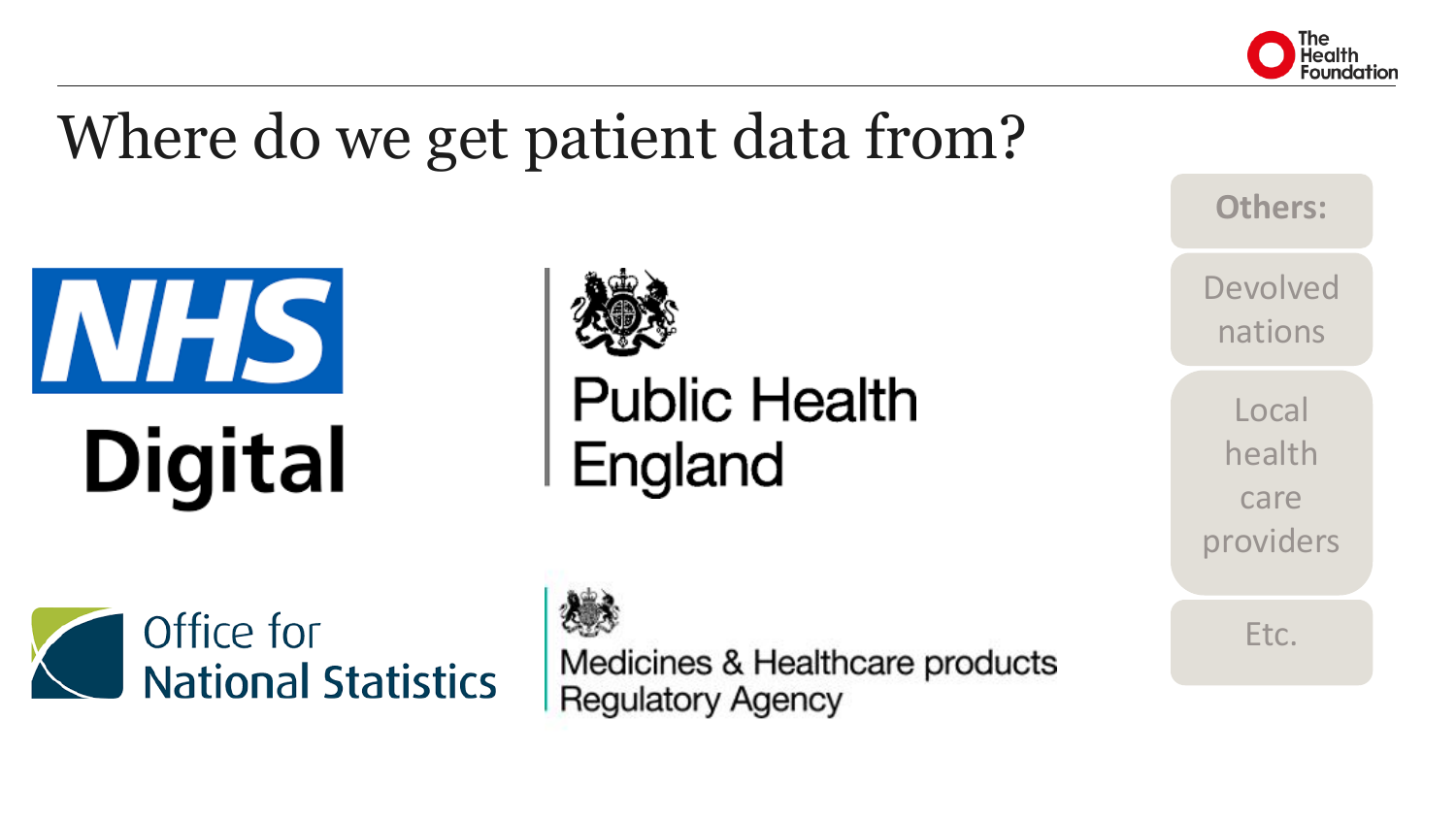

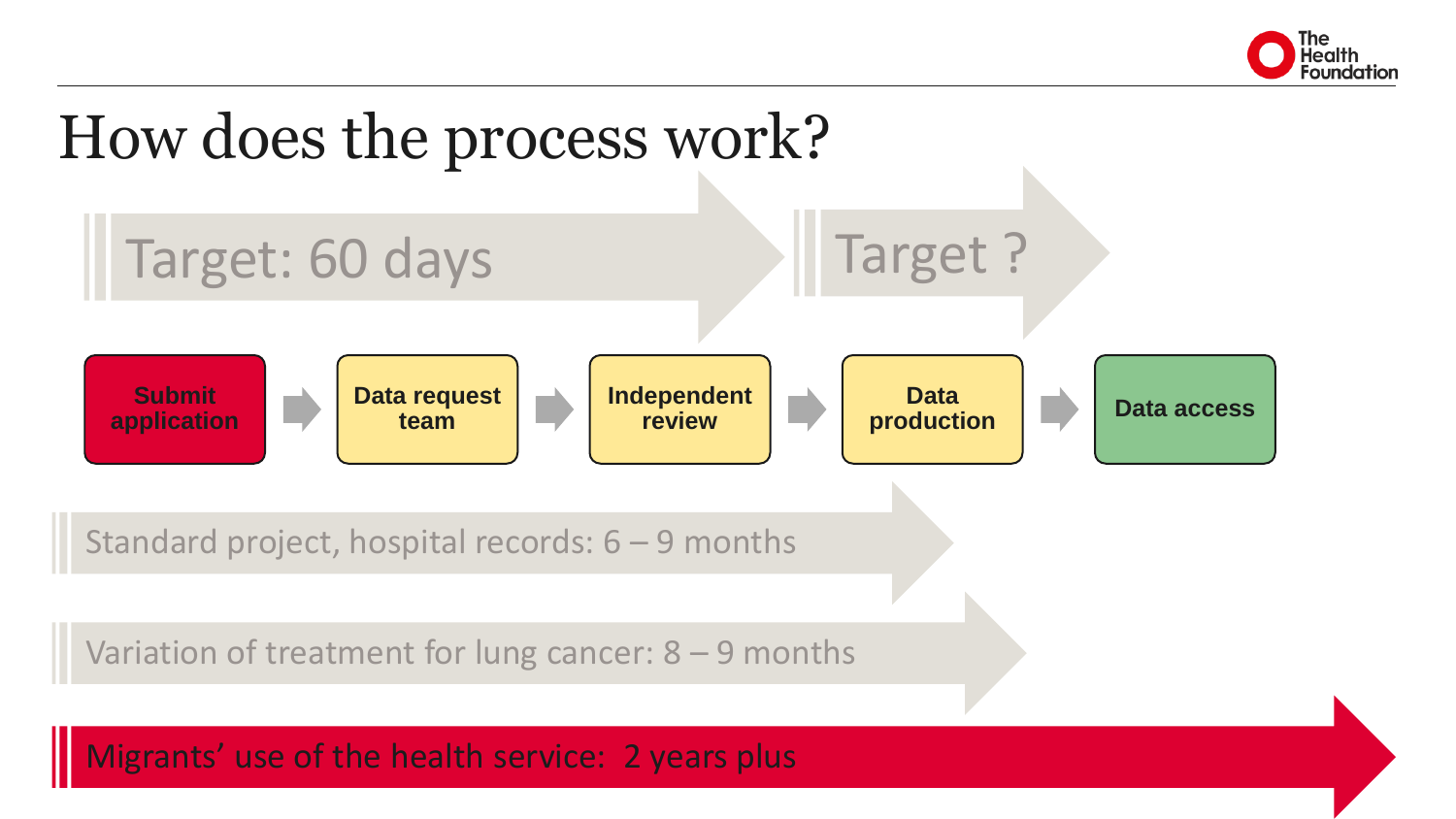

#### What's in a data application?

Describe in plain English the overall project aim(s) and objectives

Please provide a detailed description of the purpose for which data are requested, in no more than 500 words.

Explain: what is the aim and purpose of this application. [Provide] (a) A brief explanation of the Article 6 justification of processing the data (e.g. legitimate interest) (b) A brief explanation of the public interest (for processing under Article  $9(2)(i)$  and  $(i)$ ), or substantial public interest (if processing under Article 9(2)(g))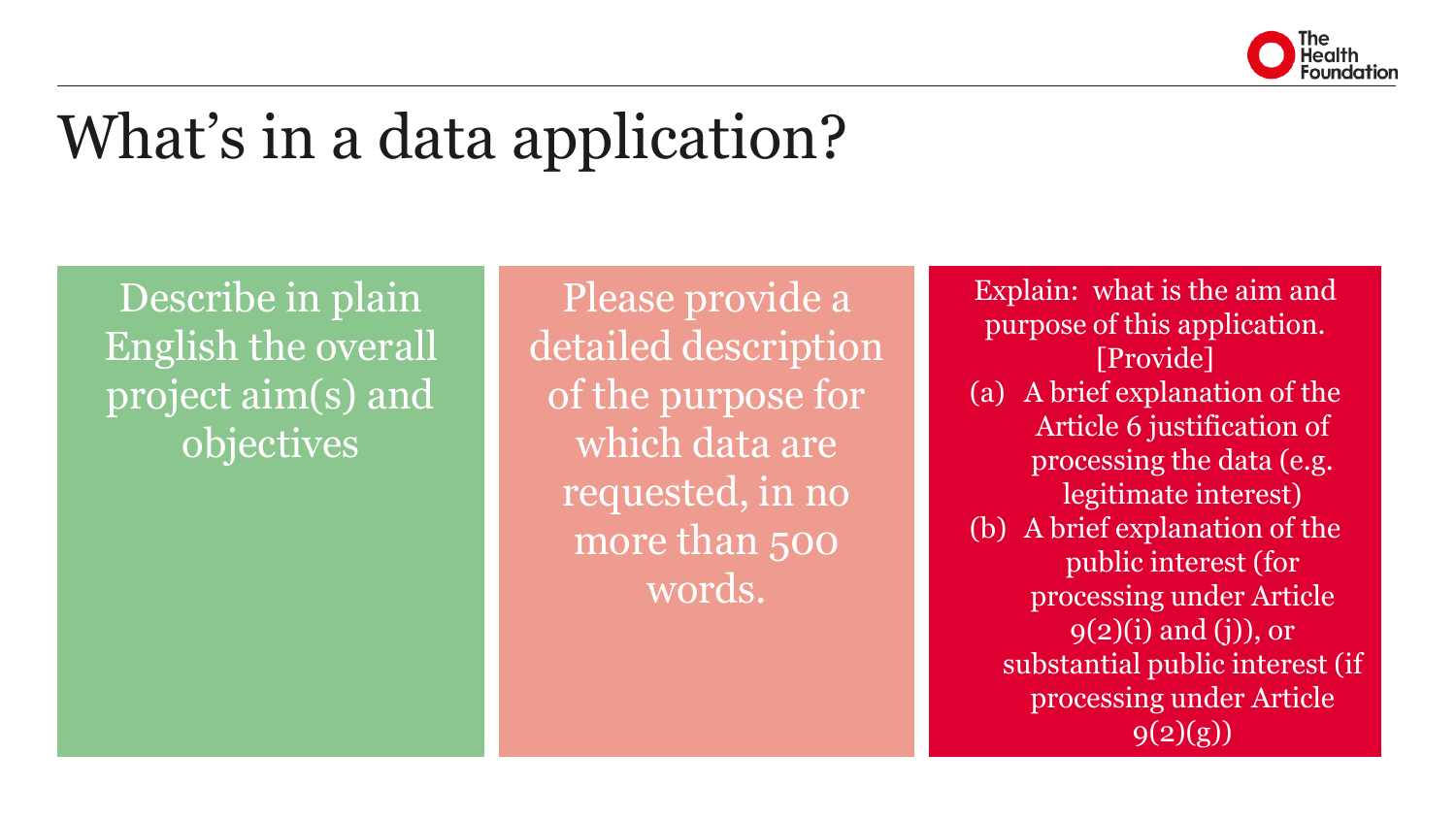

#### Some sticking points about data suppliers:

Interpretations – between organisations, between staff in organisations

Data access vs data production

Got to be determined!

Not able to train the next generation of researchers

Improving the culture: how to engage?

Costs: financial and project time (only long-term projects feasible)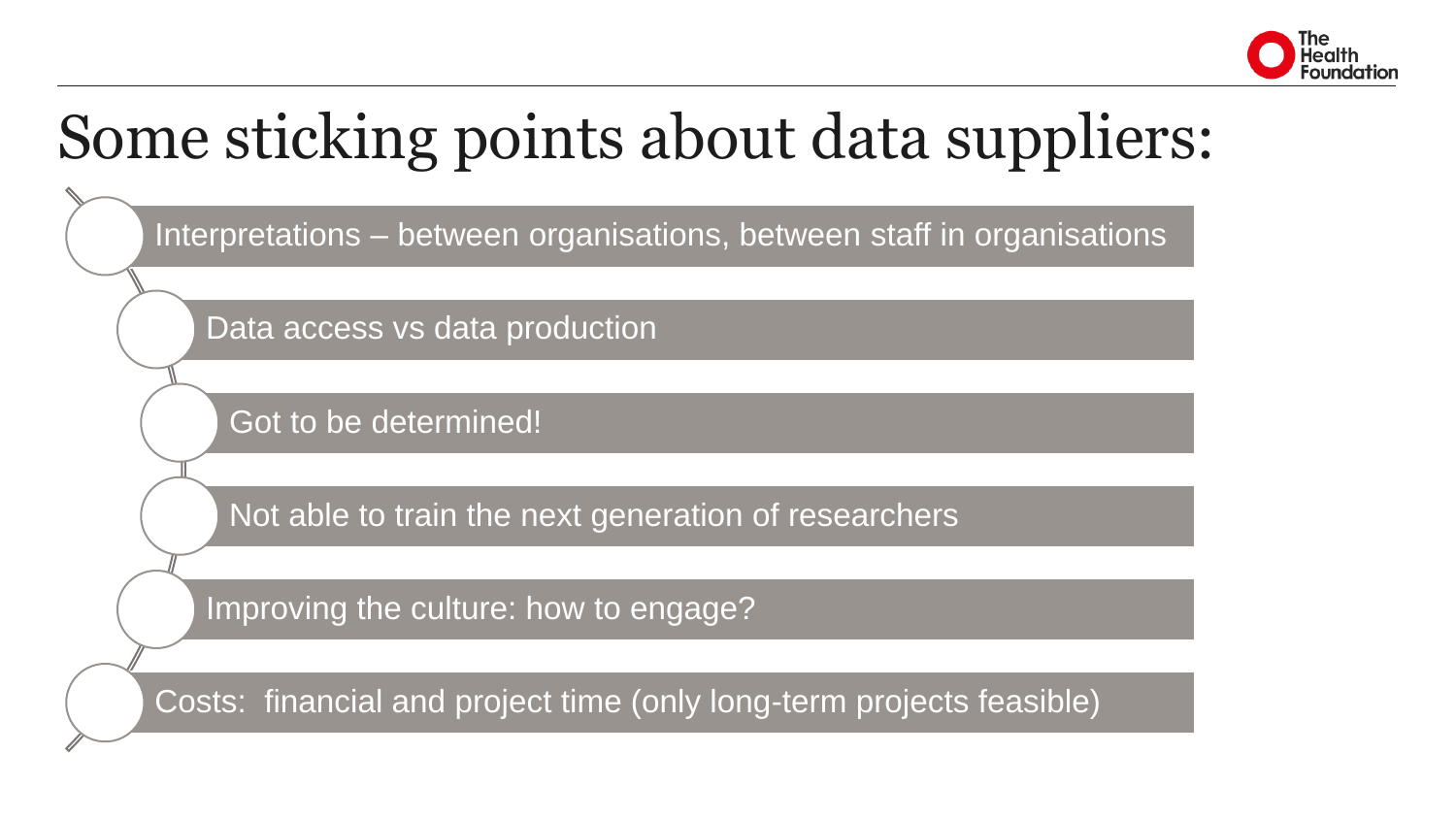

#### Some sticking points about researchers:

Don't always write proposals in plain English

Aren't specific enough about why they need the data

Ask for too much data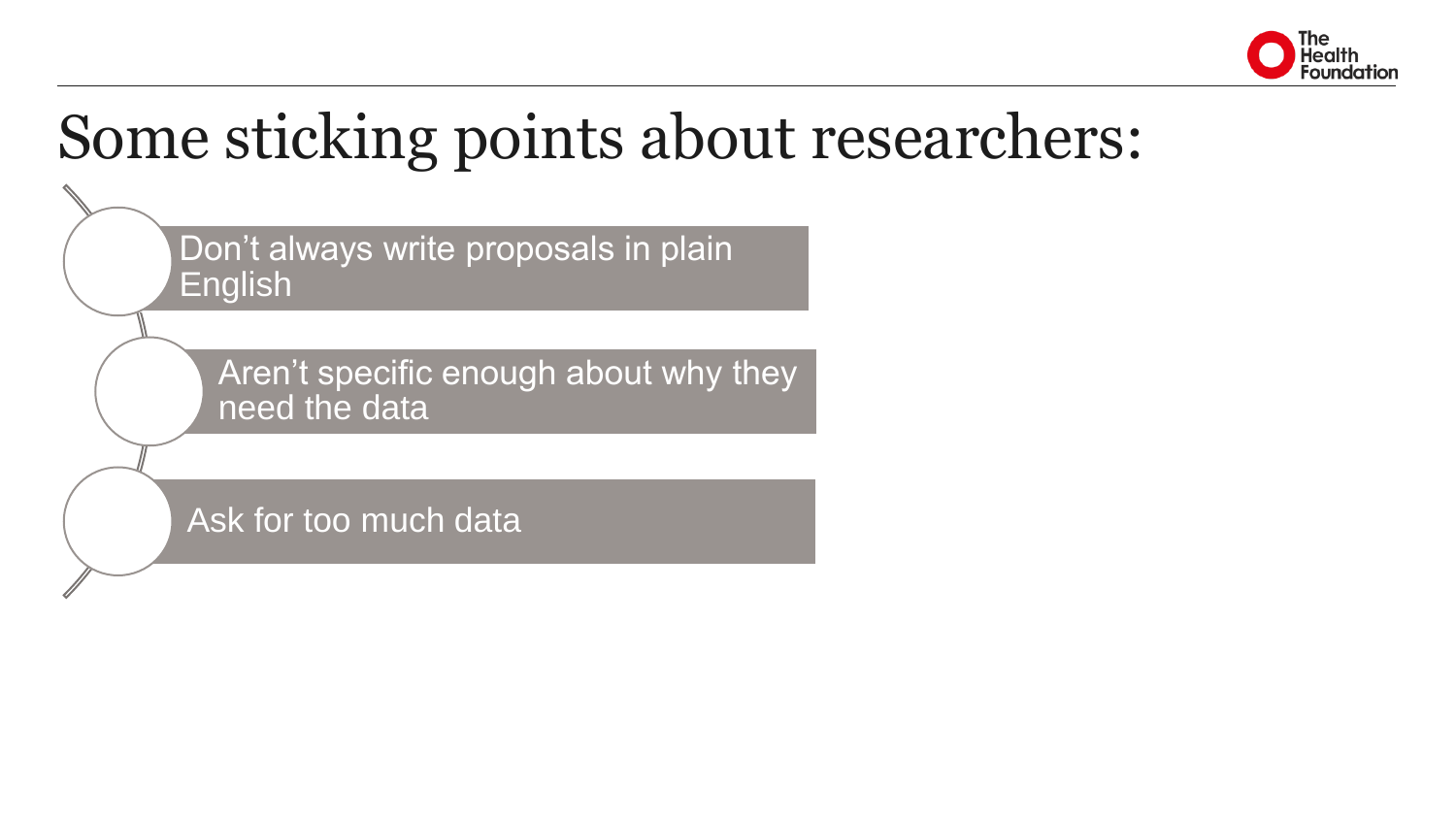

## The good news:

- PHE cancer registry data
	- Links between analysis and data access branches



- NHS Digital online application
	- Easy to use, including application tracker
	- However: questions tend to be in 'legelise'
- GP patient data at CPRD
	- managed by folk who really understand research
	- Expert help at using the data on a day-to-day basis
- Joint data access 'passporting'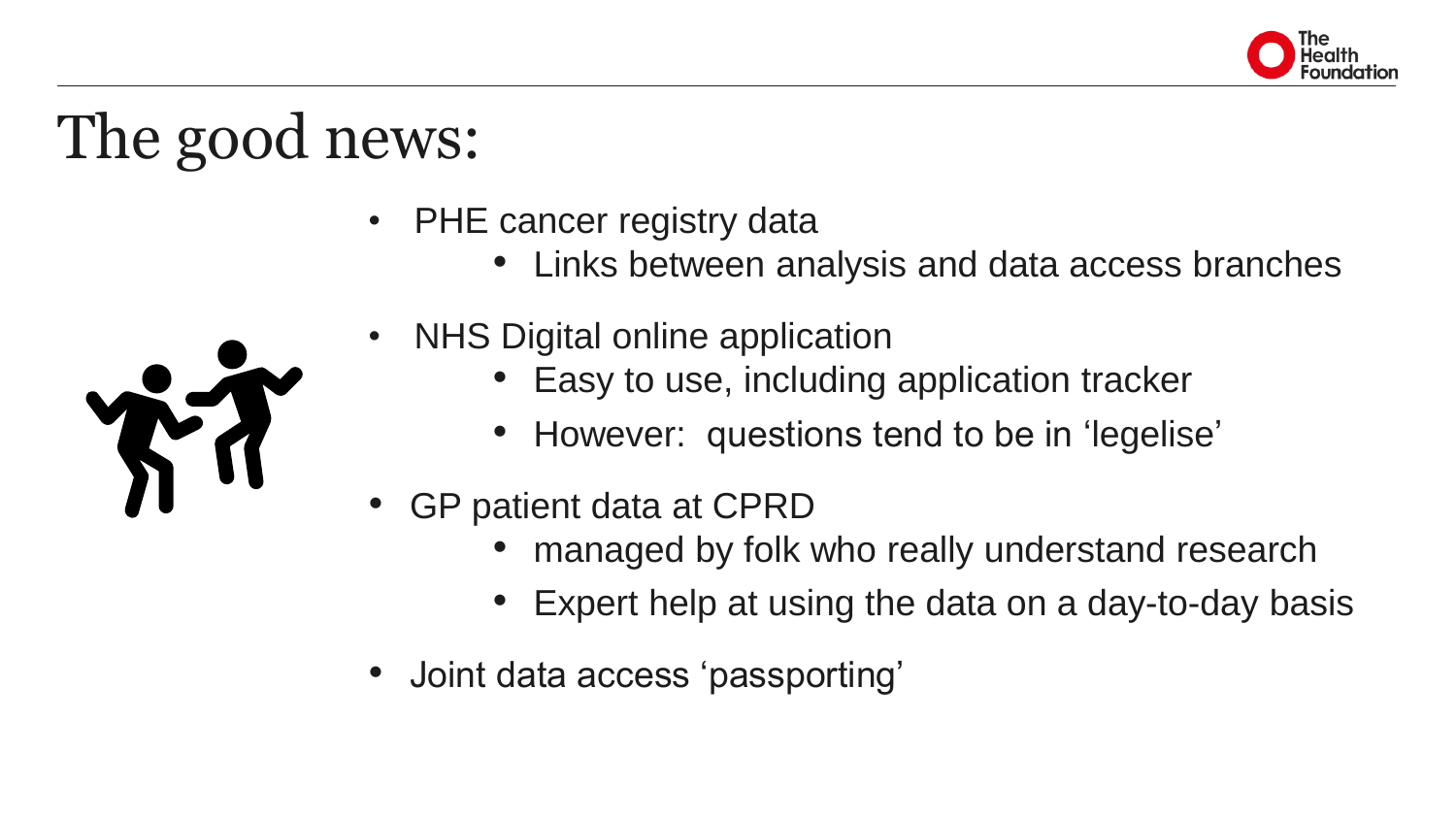

## Other agency factors

May lack resources

#### Staff: contracts, uncertainty and turnover?



Decision-making by one person: **lots to lose if something goes wrong**, little to gain if something goes right

#### Priorities?

How does the organisation work together?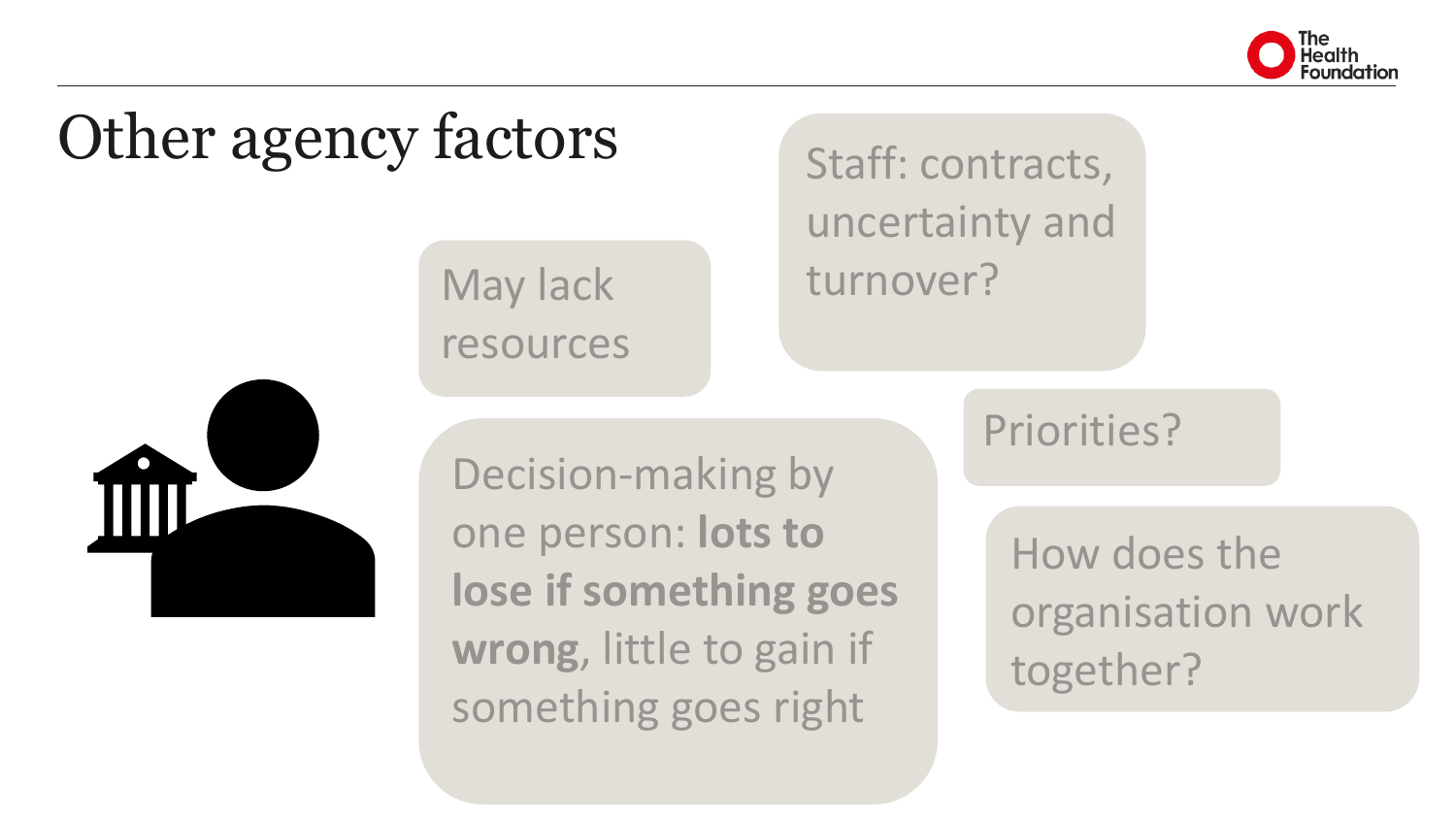## Final thoughts:

Challenges:

- can these data access systems keep up with innovative projects
- and changes in data and tech?

Can patients play a role in helping data access?

• what does this role look like?